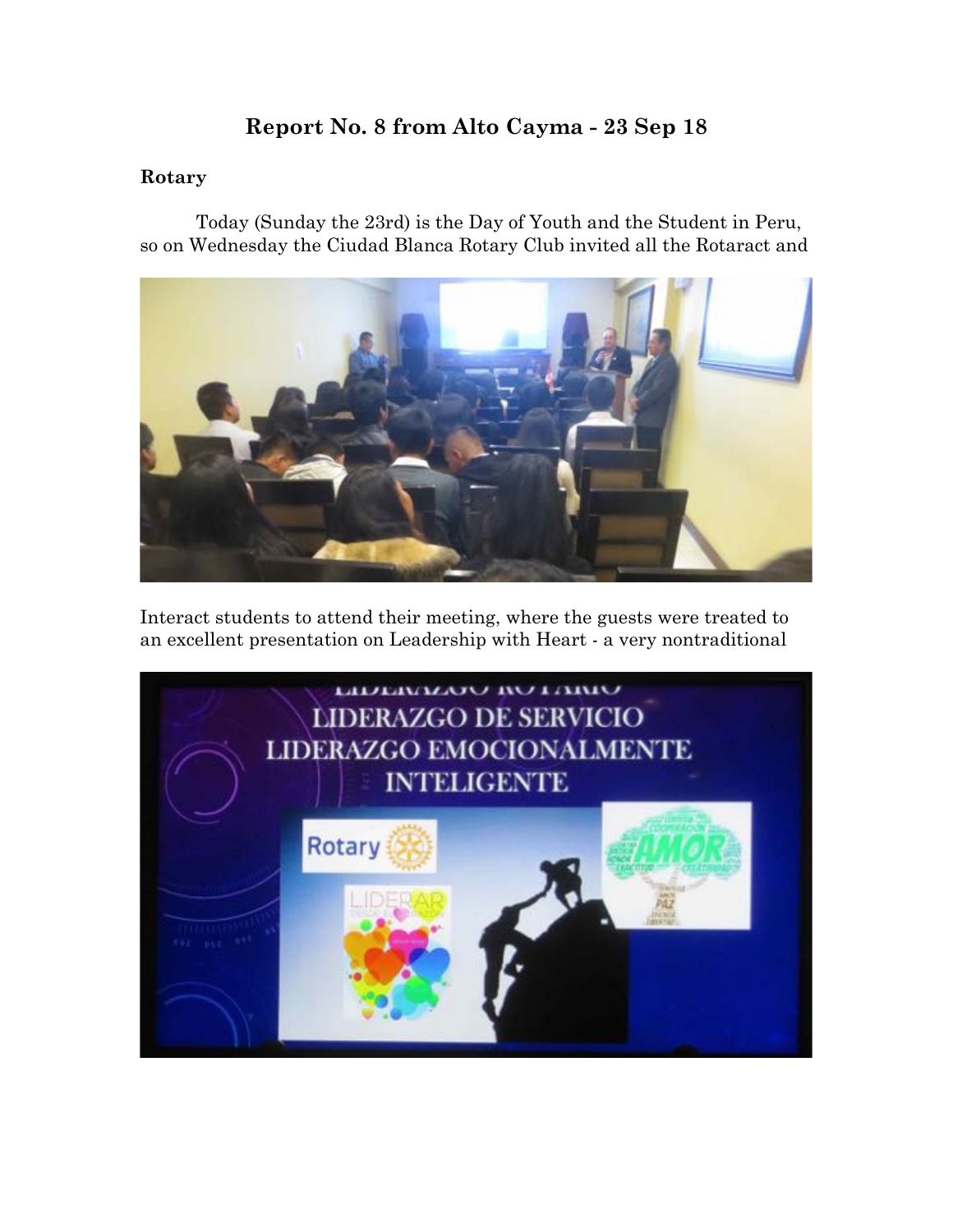approach to leadership, one which you might hear in a Rotary meeting, but probably not in Business School.

## **Happy Birthday, Dear Hyundai**

Thursday marked 7 years from the date that we took delivery on our new Hyundai H-1 12-passenger van. In all this time, Victor has not put a



single scratch on the vehicle, which still looks brand new.

## **Maya's Visit**

A few weeks ago, we met a young woman named Maya, who is a new member of the Ciudad Blanca Rotary Club. She volunteers giving talks on topics which would be of interest to our people here in Alto Cayma, so Victor invited her up for a get-acquainted meeting. She came up on Friday, and we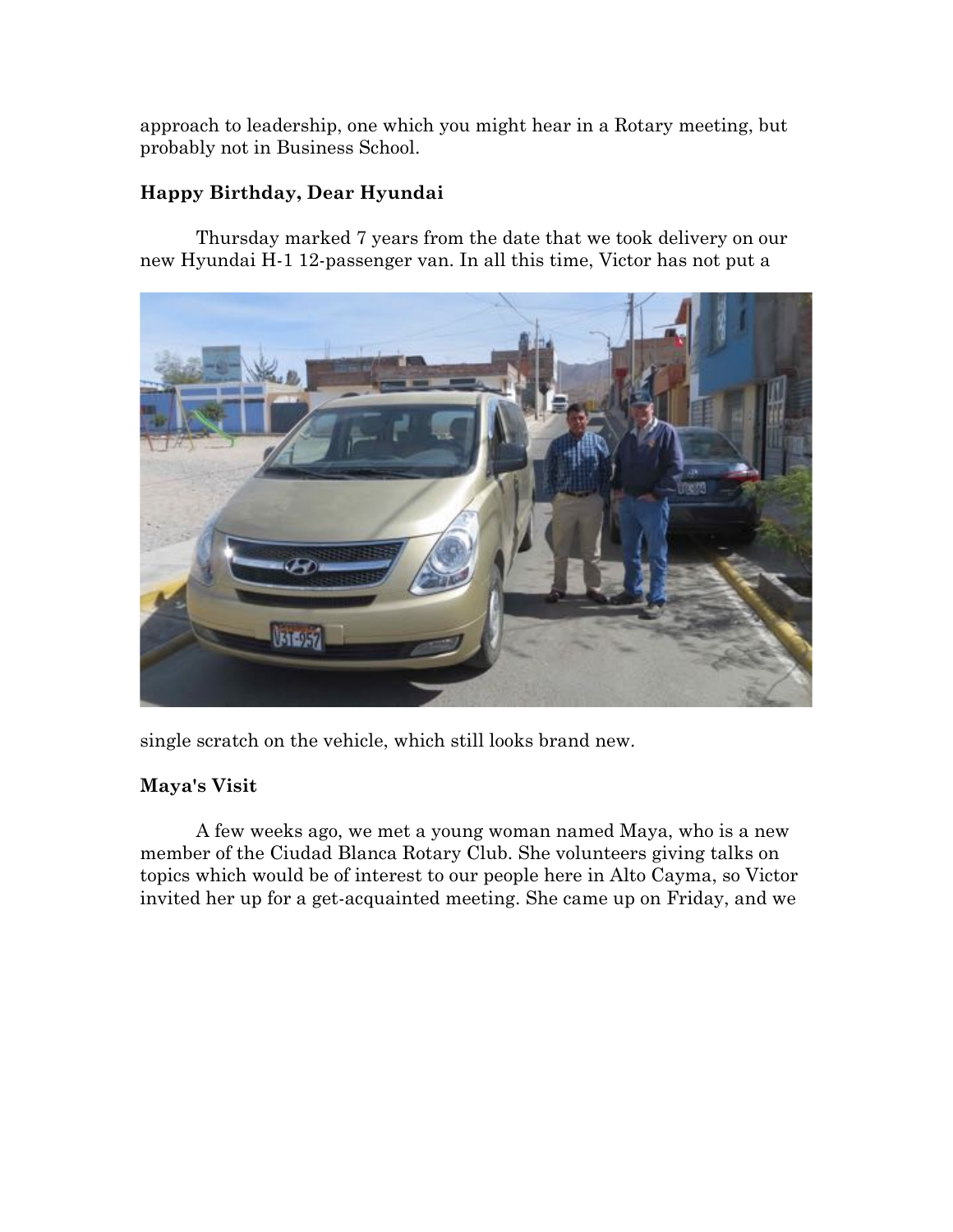

showed her our facilities both down the hill and up in Mujeres con

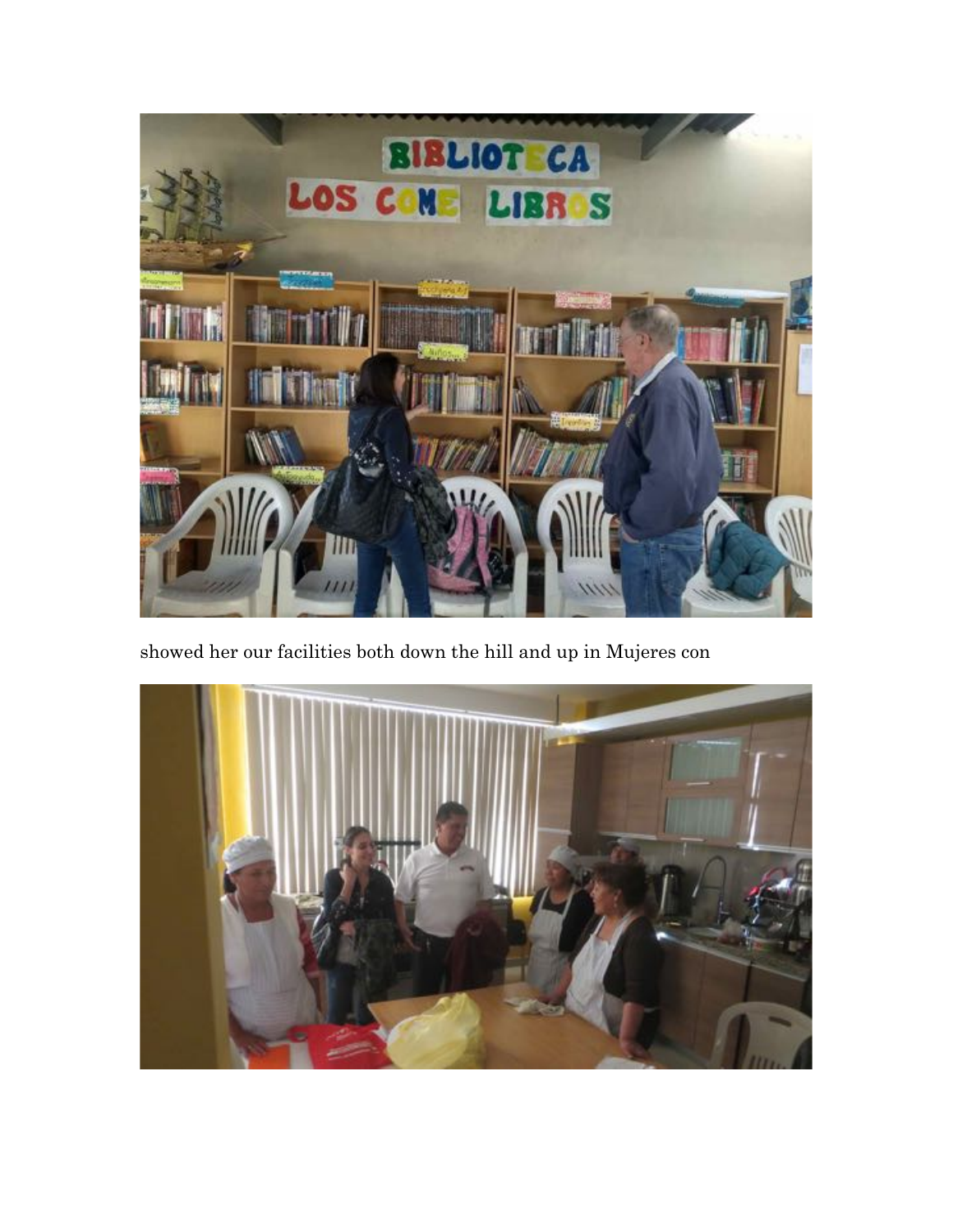Esperanza, explaining about our various programs as we went along. She was very impressed, and wants to work closely with us, as we can offer her audiences for all the talks she likes to give, including on raising children without gender bias, helping underprivileged children to learn to aim high, empowering women starting in girlhood, and realistic sex education for adolescents. We'll test interest in these topics at our monthly meeting of the Acercándonos children's program on the first Saturday in October.

### **Bridge to Opportunity**

Our group of students preparing for the National University entrance exam under our Bridge to Opportunity educational sponsorship program met on Saturday morning. The most recent exam was administered early this



month and none of our students got in, but the circumstances this time around were unusual. There had been an exam in August, but fraudulent activity was detected (some students were taking photos of problems with their cellphones and sending them to an unscrupulous academy professor who was sending the solutions back). That entire test was then invalidated. A new test was given in September, but with much tougher problems and with policing like in a high security prison.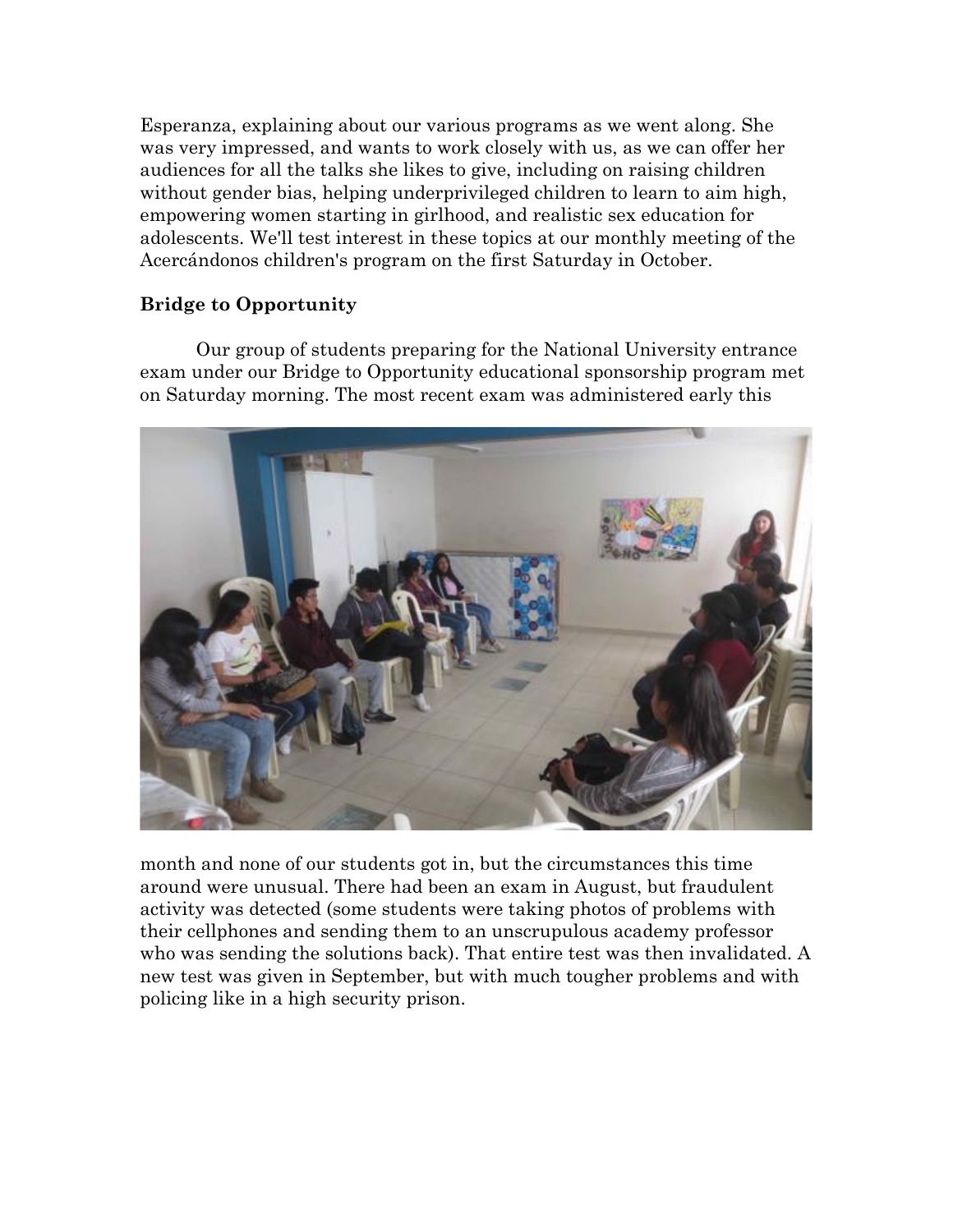### **RIP Norma Carpio Gonzales**

Another of our pioneering (since May 2005) elderly sponsorees in the Acercándonos program went to her eternal rest on Saturday morning. Her funeral was today (Sunday). Sra. Norma had been at home, in ill health, in



the care of one of her sons, for some time. When she felt up to it, she used to insist that her son take her out for a tour of the neighborhood, but not always in her wheelchair. Often she preferred to be trundled about reclining in a wheelbarrow. Sra. Norma was quite a character. We will certainly miss her.

### **Construction in Mujeres con Esperanza**

The formal contract for the current construction project in Mujeres con Esperanza was signed by Jesús the builder, and by Victor as ASAC Legal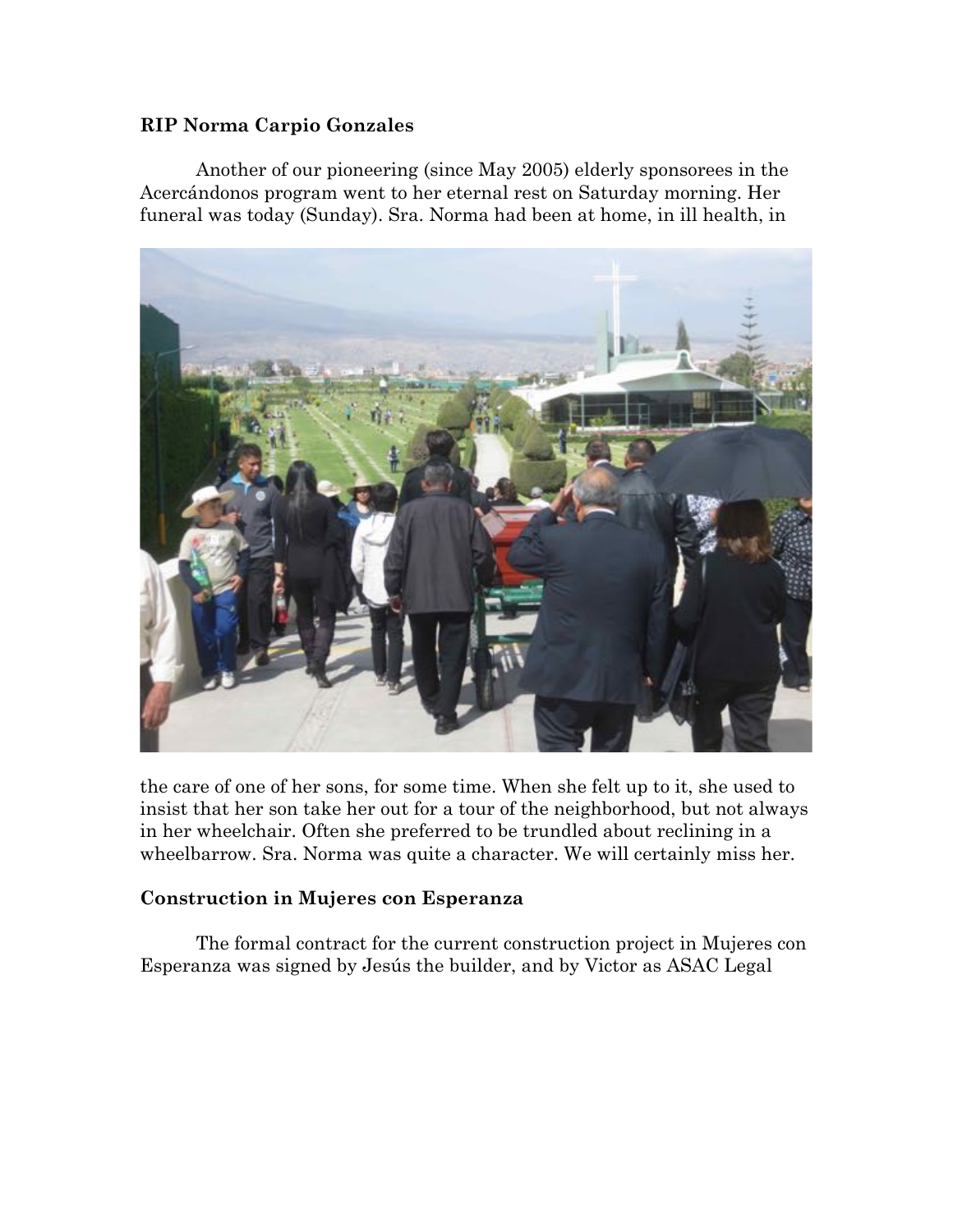

Representative, on Tuesday. We had a good contract with Jesús for the construction of our current building 2-1/2 years ago, but as I've mentioned



before, this time around we've put even more teeth in the contract.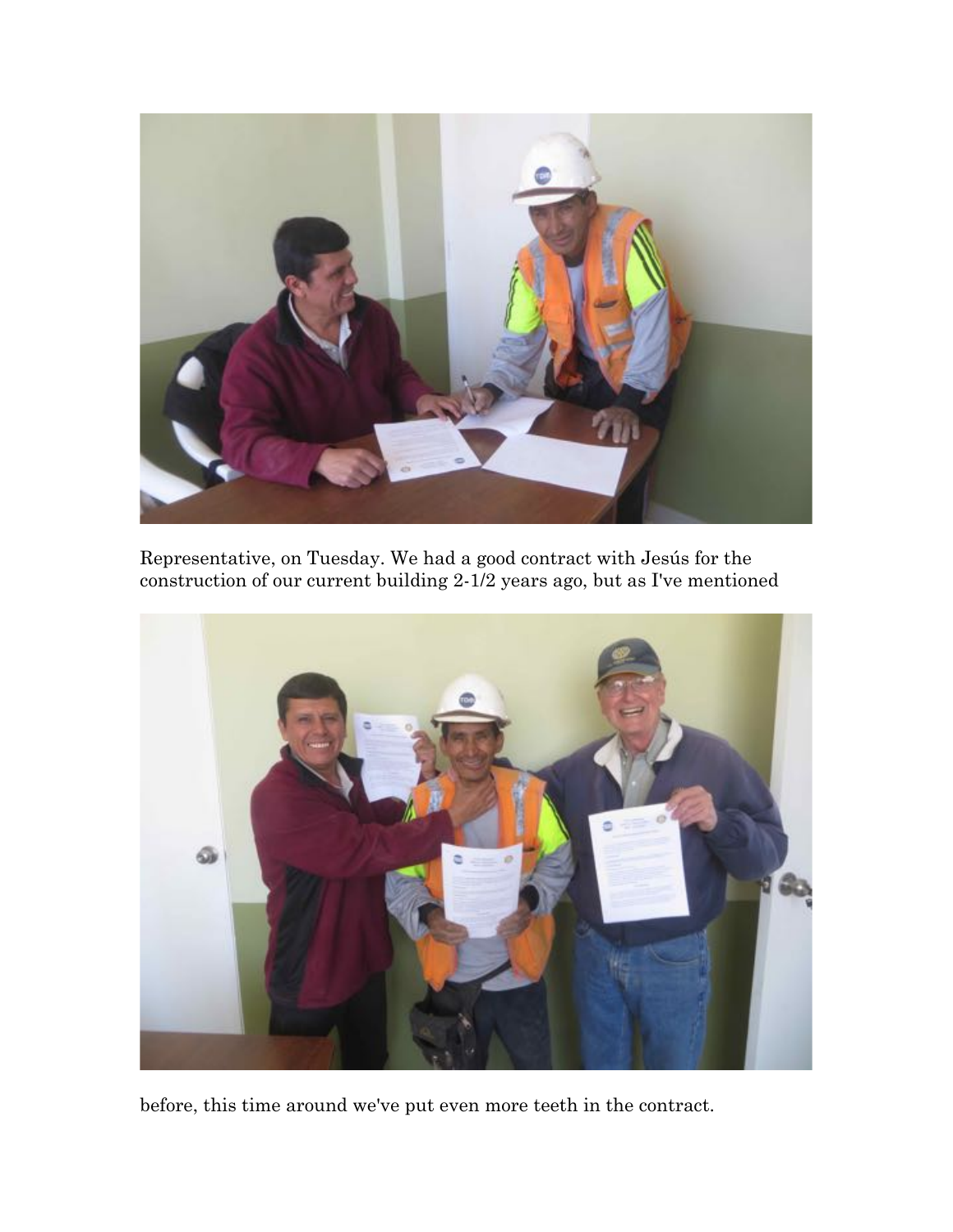Meanwhile, the construction is proceeding at an ever-increasing pace, and we can already see our new facilities taking shape. Here are Victor, John



and Jesús standing in the future storeroom in the side lot. It looks nice and roomy, until it's completed and we begin filling it up.



Here is the wall that will separate the men's from the women's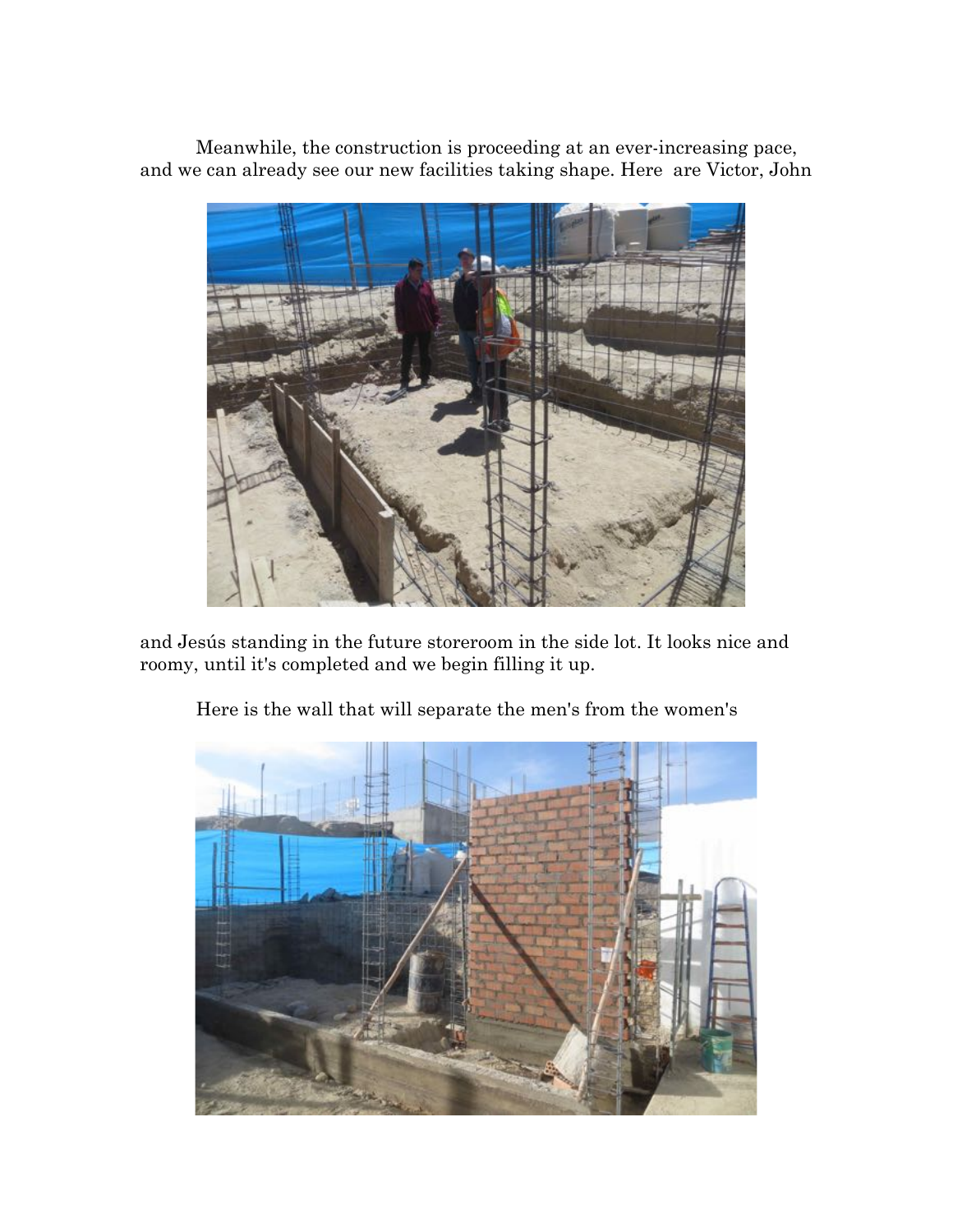bathrooms, which will be located between the storeroom and the existing building.



As the work progresses, there are always design changes to consider.

By the end of the week, considerable progress was being made on building the security wall around the periphery of the side yard.